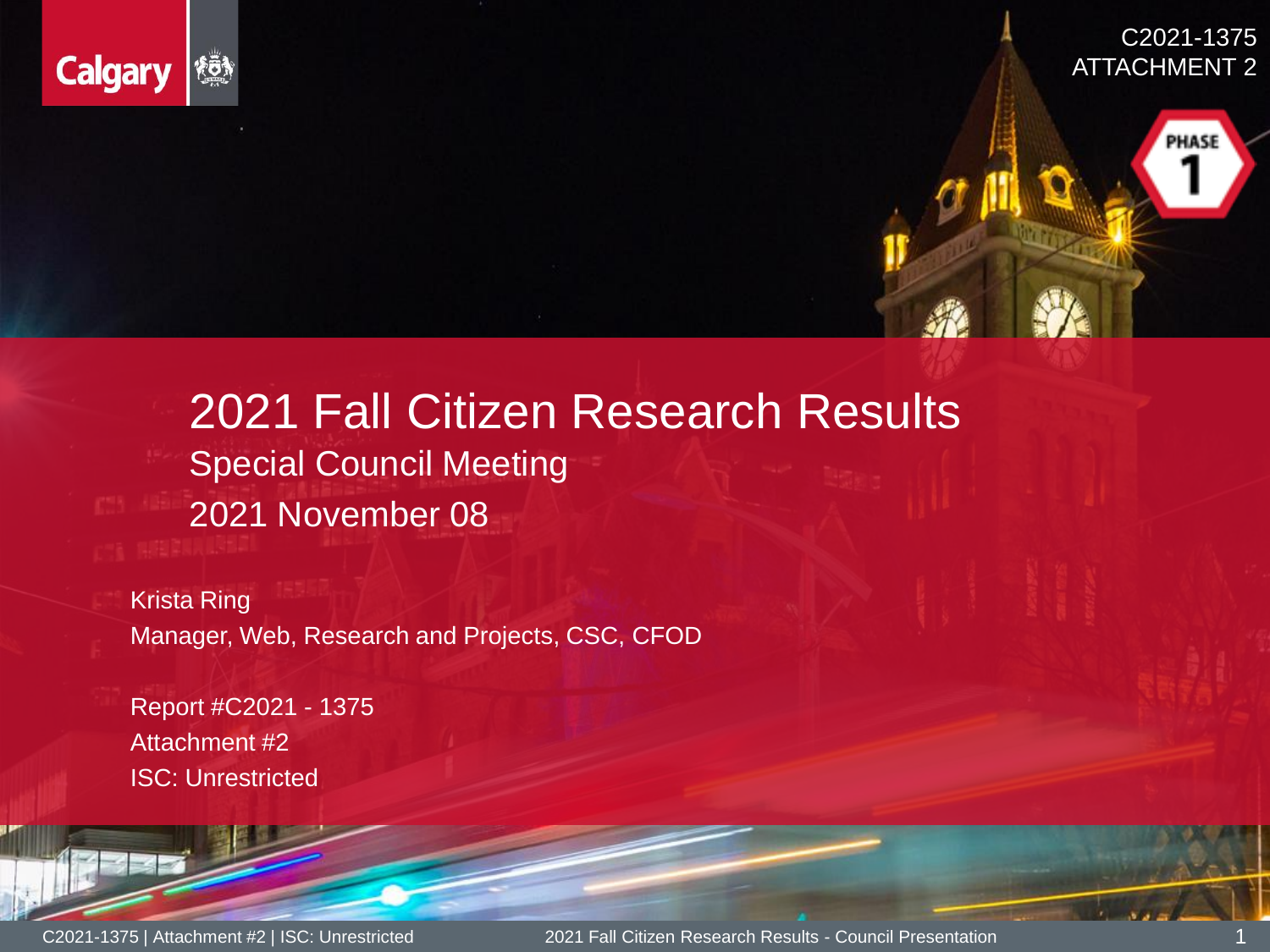



### **Diversity and Inclusion Survey**

- Telephone survey n=500
- Margin of Error:  $\pm 4.4\%$ , 19 times out of 20

### **Calgary Attitudes and Outlook Survey**

- Online survey n=753, including 351 Calgarians aged 18-24
- Margin of Error: Cannot be stated

### **Economic Perspectives Surveys**

- Telephone survey n=500
- Margin of Error: ±4.4%, 19 times out of 20

#### **COVID-19 Snapshot Surveys**

- Telephone survey n=500
- Margin of Error: ±4.4%, 19 times out of 20

### **Fall Quality of Life and Citizen Satisfaction Survey**

- Telephone survey n=2,500
- Margin of Error: ±2.0%, 19 times out of 20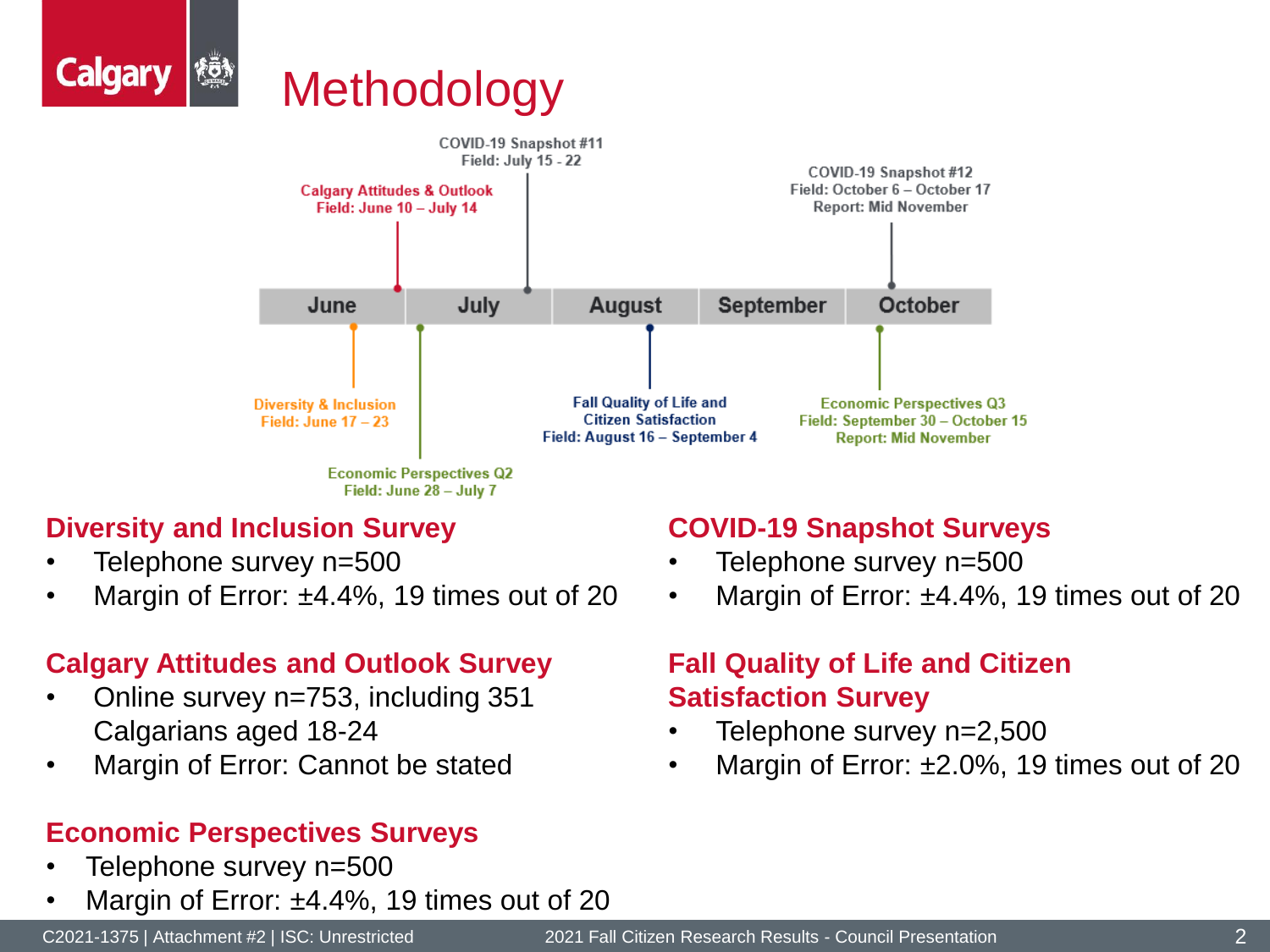Key Performance Measures



**Calgary** 

 $\{\bar{\vec{0}}\}$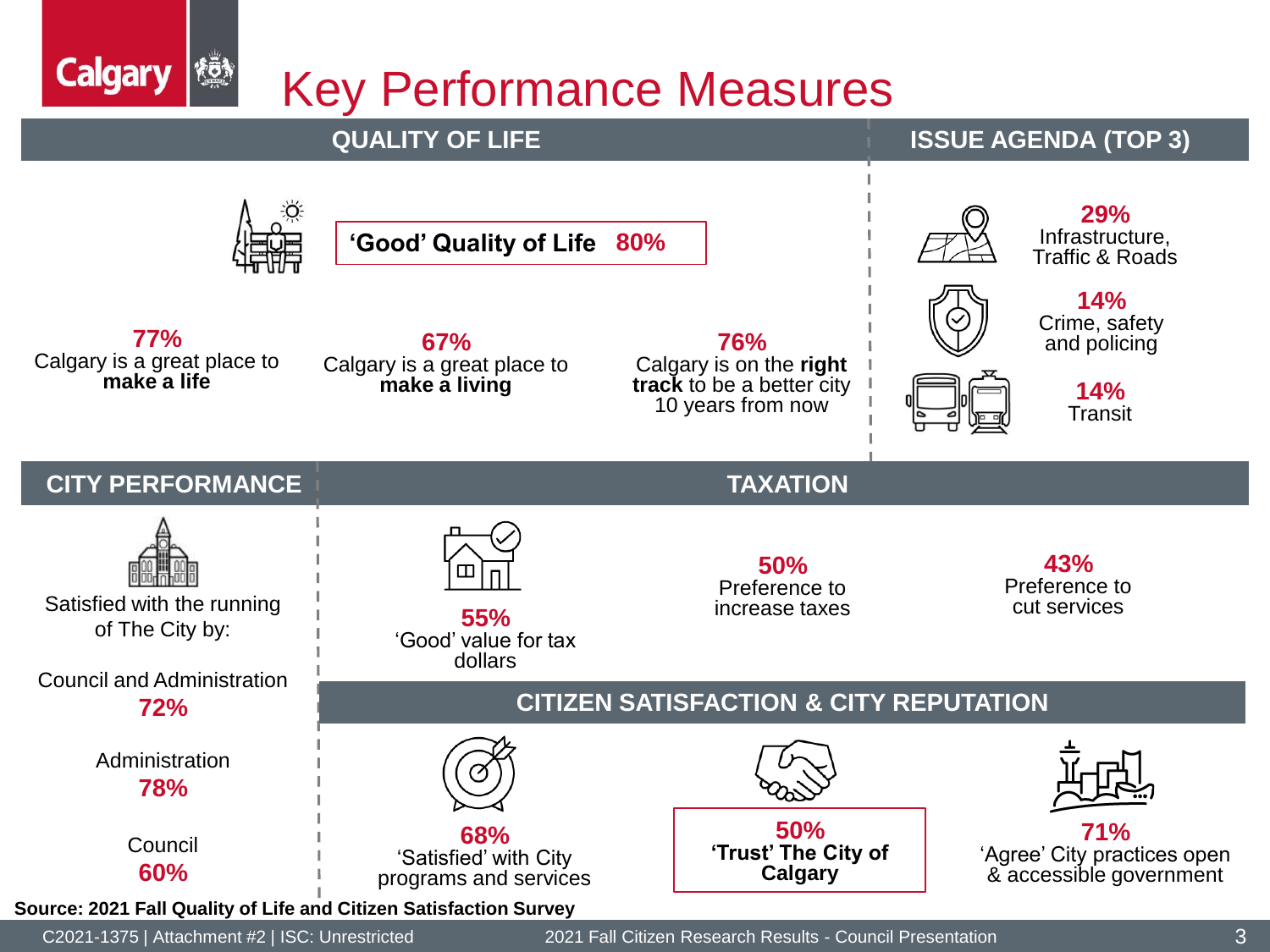### Notable Service Perception Changes vs. Fall 2020



**Source: 2021 Fall Quality of Life and Citizen Satisfaction Survey**

**KÖN** 

**Calgary**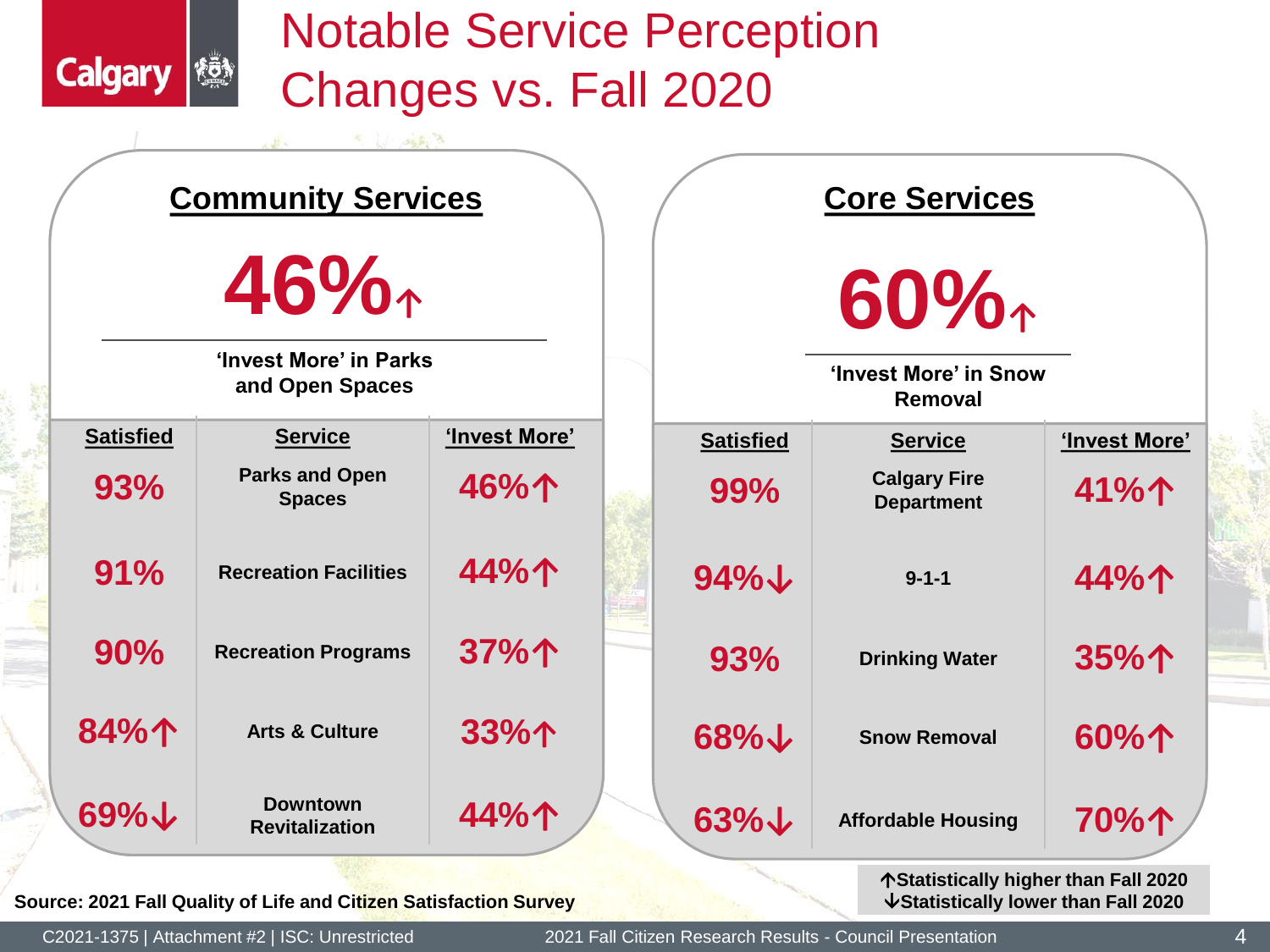#### **AOA** Importance vs. Satisfaction Grid



**Calgary**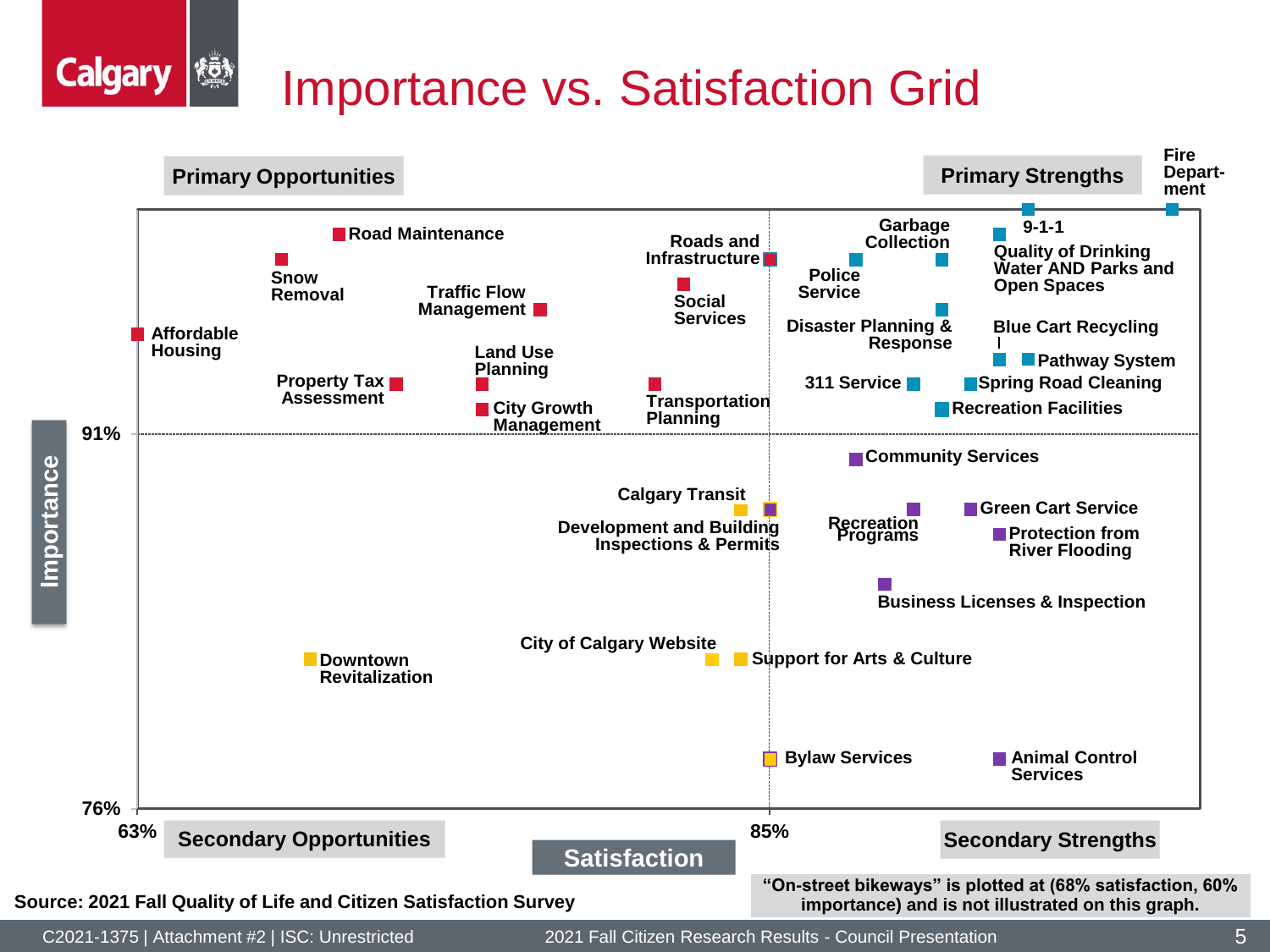## 2021 Economic Snapshot



#### **Source: 2021 Economic Perspectives Wave 3 Source: 2021 Economic Perspectives Wave 3 Source: 2021 Economic Perspectives Wave 3**

**KÖN** 

**Calgary**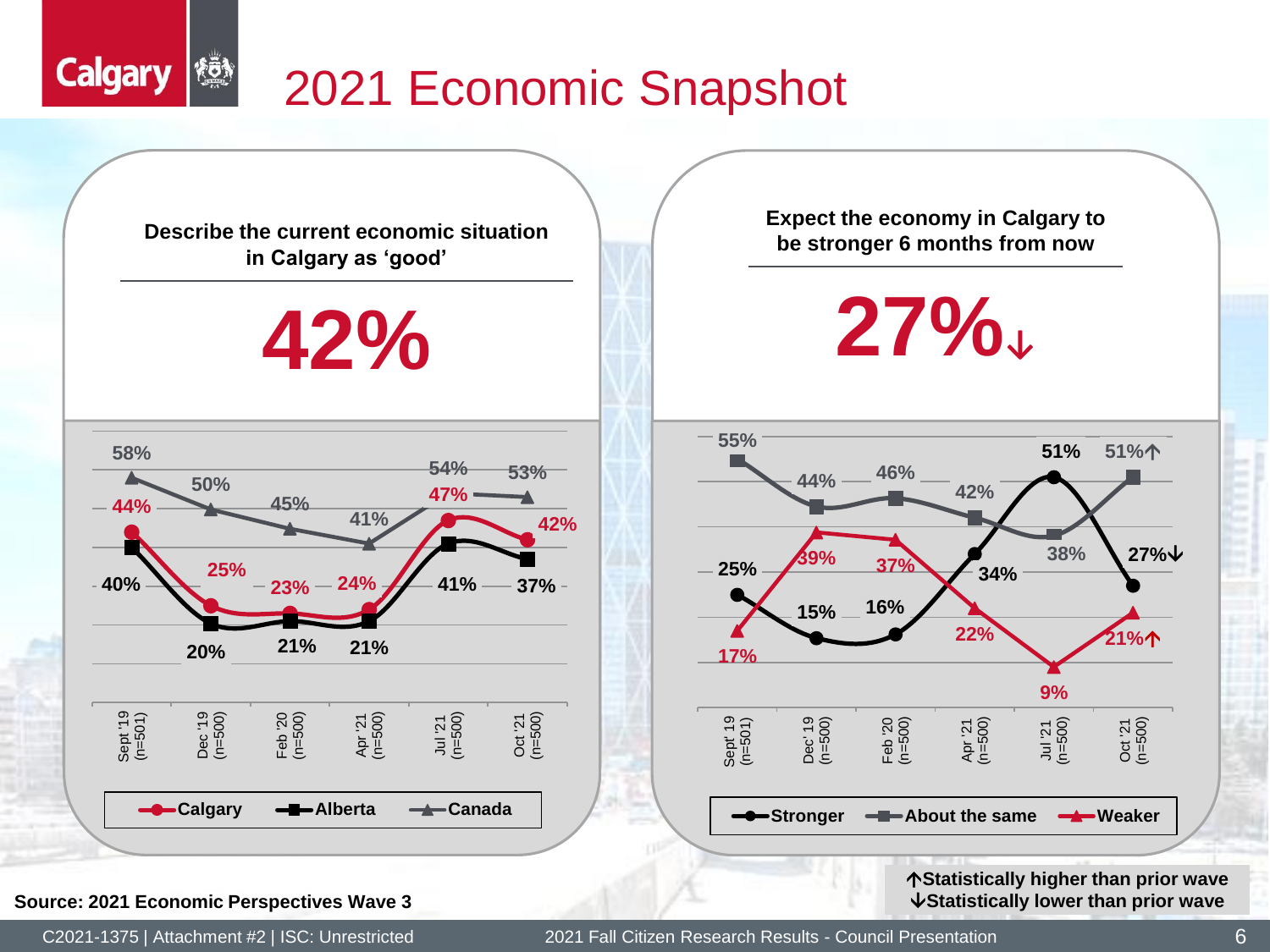### The City's Role in Economic Recovery and Investments

**Calgary (** 

| ■ Strongly agree<br>■ Somewhat agree                                                                                                                                                                                                                                                                                                    | ■ Somewhat disagree | ■Strongly disagree                                        | Don't know / Refusal             |        | % Agree        |
|-----------------------------------------------------------------------------------------------------------------------------------------------------------------------------------------------------------------------------------------------------------------------------------------------------------------------------------------|---------------------|-----------------------------------------------------------|----------------------------------|--------|----------------|
| It is important that Calgary find more of a balance<br>between oil and gas and other types of businesses<br>in its local economy                                                                                                                                                                                                        |                     | 60%                                                       | 27%                              | 9% 3%  | 87%            |
| I am confident that The City of Calgary will work<br>together with local businesses and other levels of<br>government to find the best solutions to help our city<br>through this economic recovery                                                                                                                                     | 21%                 | 52%                                                       | 15%                              | 10%    | 72%*           |
| I trust The City of Calgary to make the right<br>decisions to help our city through this economic<br>recovery                                                                                                                                                                                                                           | 14%                 | 53%                                                       | 19%                              | 13%    | 66%*           |
| The City of Calgary municipal government is taking<br>appropriate measures to assist in Calgary's<br>economic recovery                                                                                                                                                                                                                  | 10%                 | 52%                                                       | 23%                              | 11% 3% | 62%            |
| Please tell me whether you strongly agree, somewhat agree, somewhat disagree, or strongly<br>disagree with each of the following statements regarding the role you would like to see The City of<br>Calgary play in the current economic recovery.<br>Base: All respondents (n=500)<br>Source: 2021 Economic Perspectives Survey Wave 3 |                     |                                                           | Data labels of <3% are not shown |        | *Rounding      |
| C2021-1375   Attachment #2   ISC: Unrestricted                                                                                                                                                                                                                                                                                          |                     | 2021 Fall Citizen Research Results - Council Presentation |                                  |        | $\overline{7}$ |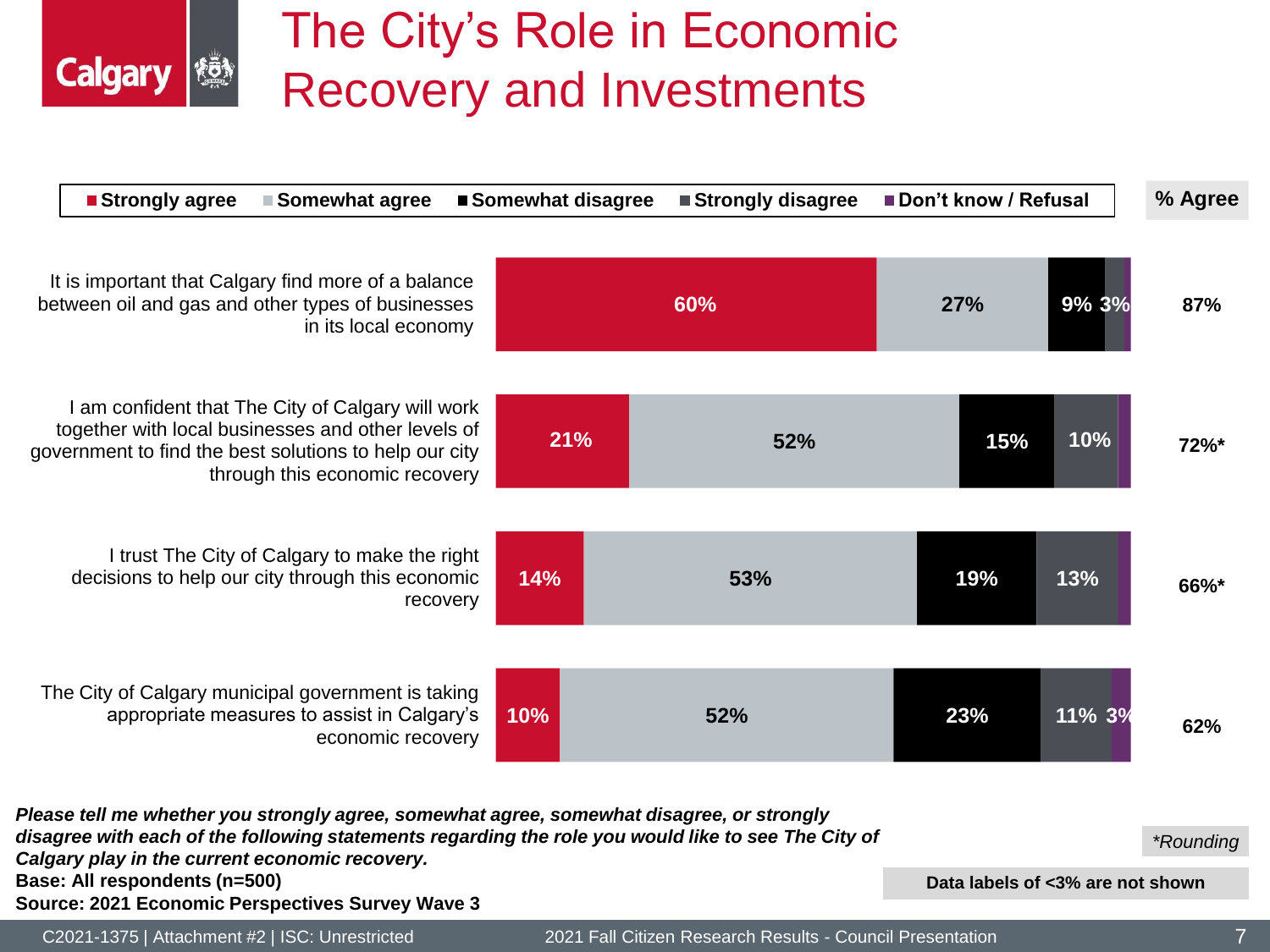### 2021 Diversity and Inclusion Snapshot

## **70%**

**Agree** *"***The City of Calgary municipal government fosters a city that is inclusive and accepting of all"**

# **85%**

**Agree "Some people have advantages that allow them to have a better quality of life than others"**

**Agree The City meets the needs of the following groups:**

**72% People with disabilities**

**70% Members of the LGBTQ2S community**

**69% People of colour and visible minorities**

**55% Low-income households**

**Source: 2021 Diversity and Inclusion Survey**

### **54%**

**Calgary** 

<u>rön</u>

**Agree "Calgary is safe for all residents and visitors, regardless of things like ethnicity, race, religion, income, or sexual identity"**

**53%↓**

**Agree "The City of Calgary delivers programs and services that remove barriers to participation for Calgarians who need it the most"**

**45%** People experiencing homelessness **45%** People experiencing homelessness **Statistically lower than prior wave**

**Source: 2021 Fall Quality of Life and Citizen Satisfaction Survey**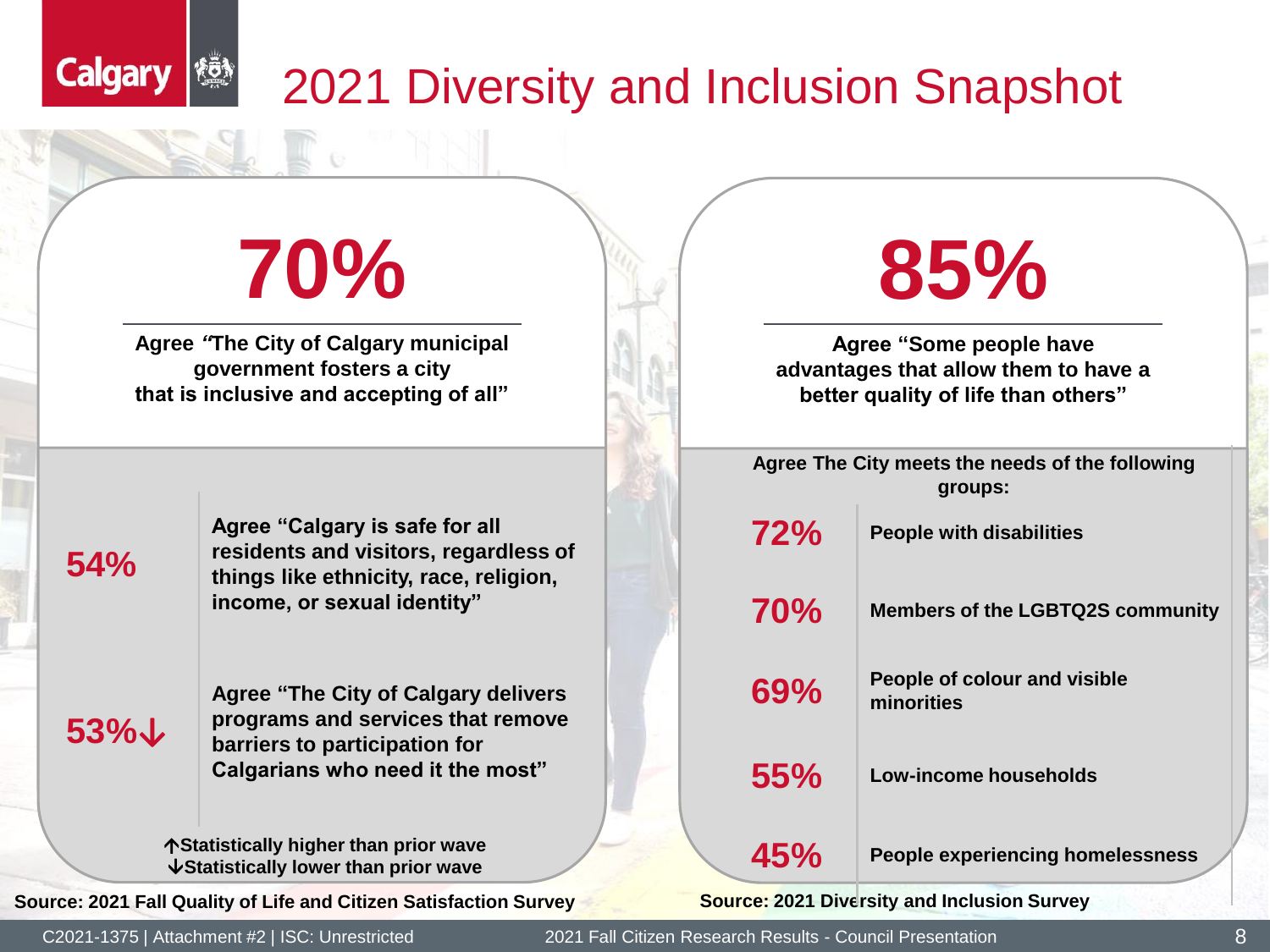

**Source: 2021 Fall Quality of Life and Citizen Satisfaction Survey**

**Source: 2021 Attitudes and Outlook Survey**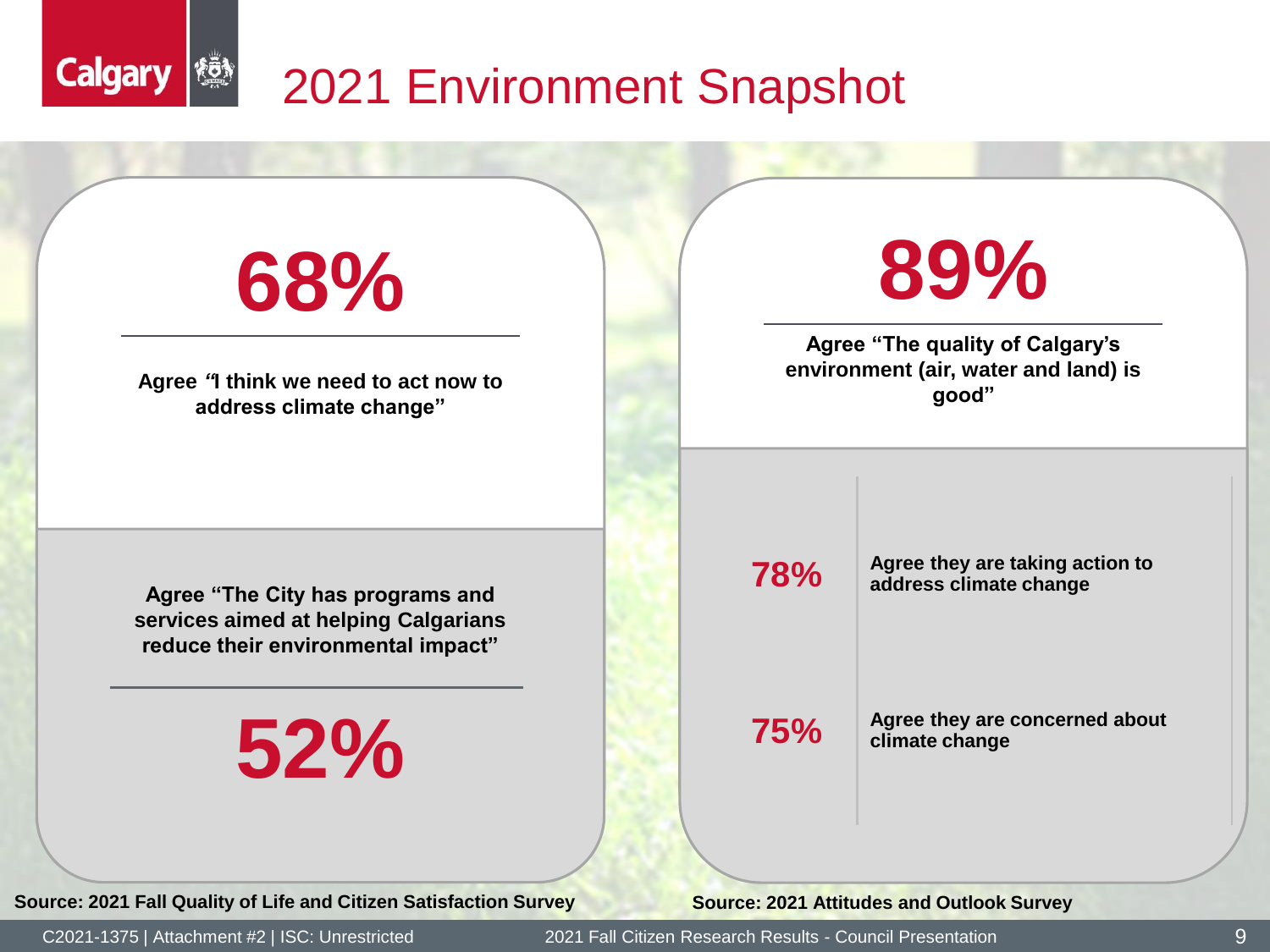

### Perceptions of Collaboration, Accountability, and Citizen Input

**Agree "The City of Calgary manages its spending in a responsible way that reflects the needs and priorities of Calgarians"**

## **58%**

**66%**

**Agree "I believe City Council and City Administration work collaboratively to make the best possible decisions for the future of Calgary"** 

**65%**

**Agree "The City uses input from Calgarians in decision making about City projects and services"** **Agree "The City allows citizens to have meaningful input into decision making"**

**62%**







#### **Source: 2021 Fall Quality of Life and Citizen Satisfaction Survey**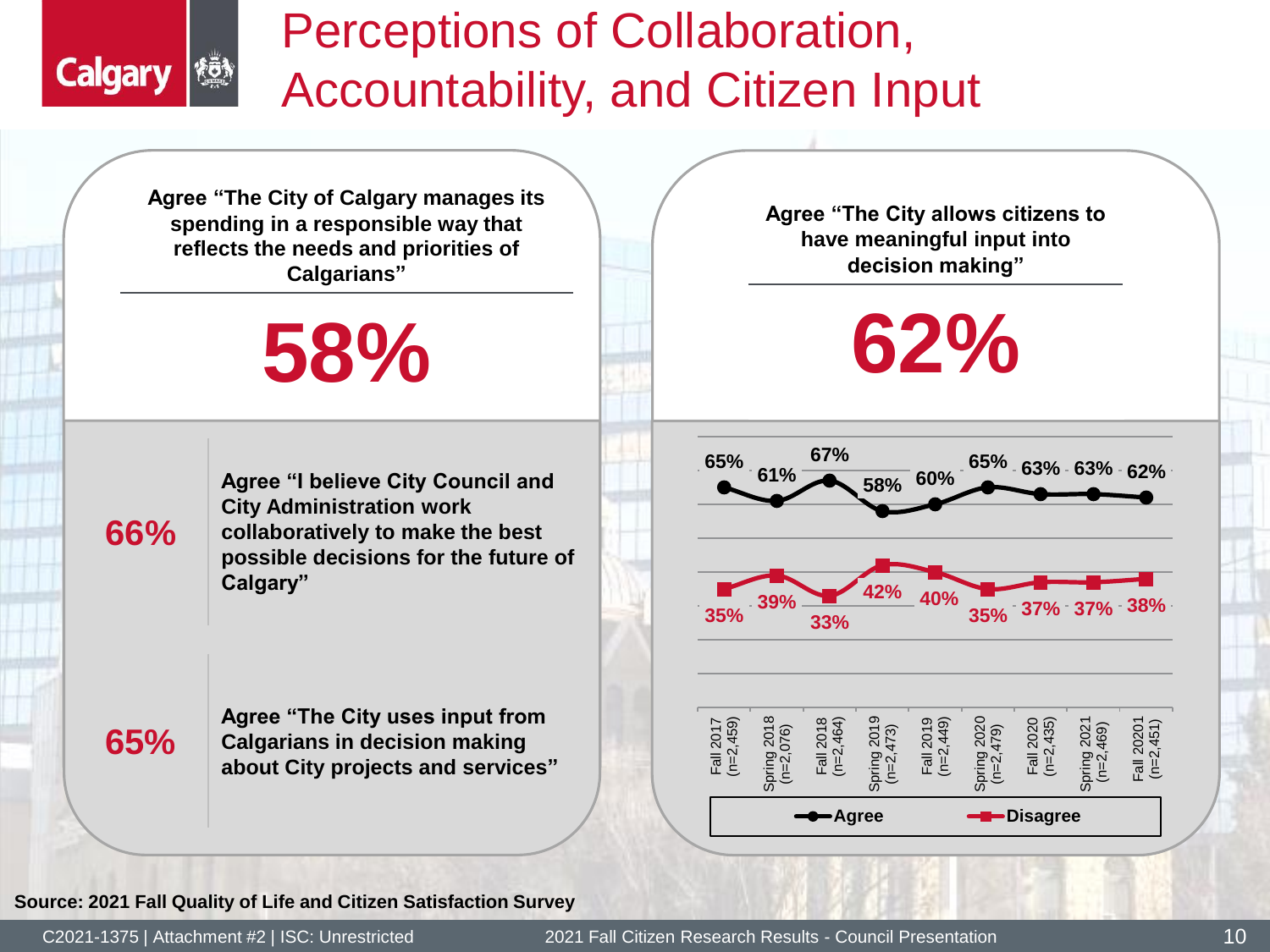### $\{\bar{\vec{Q}}\}$ Impacts of COVID-19



**Calgary**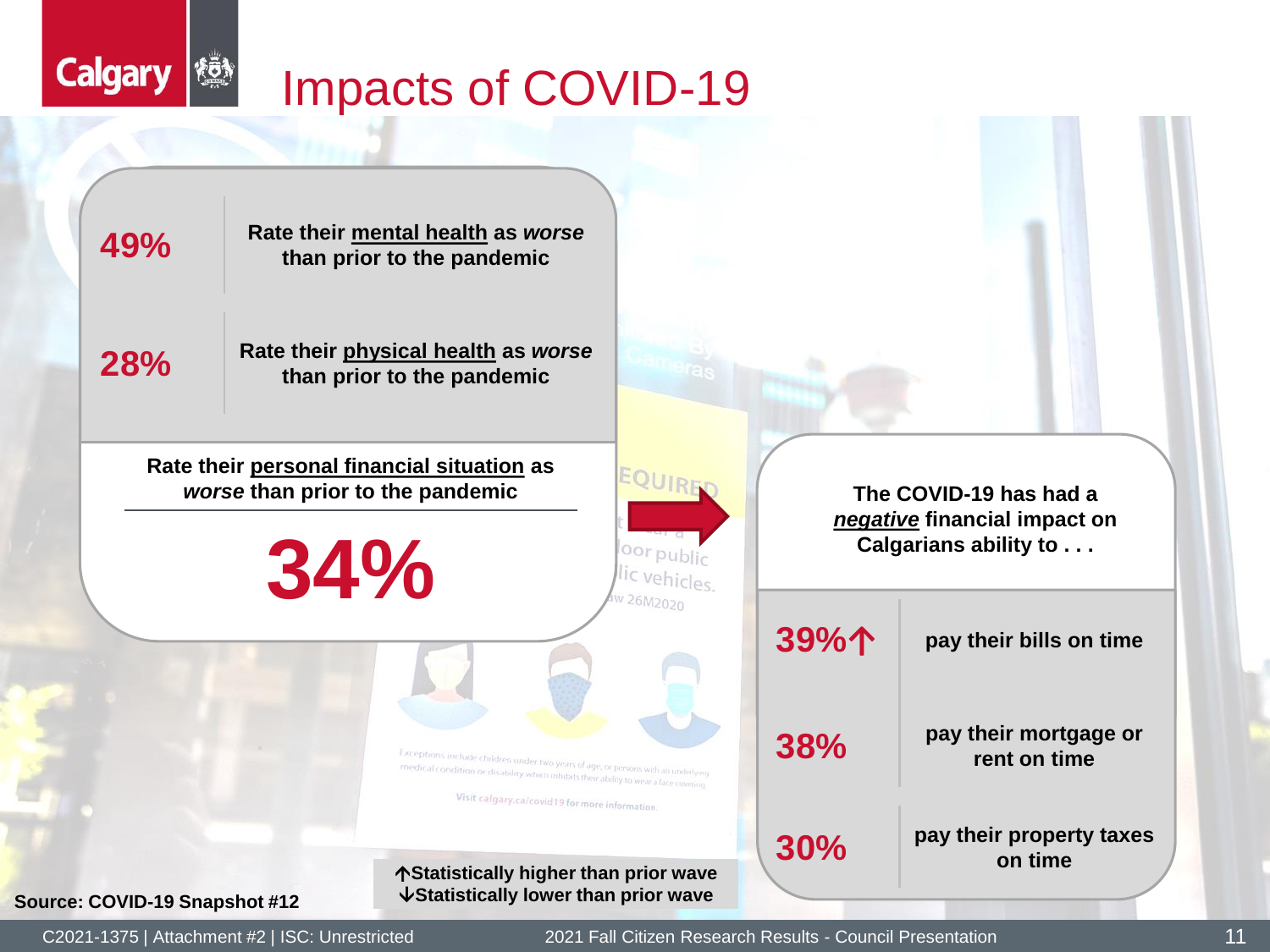